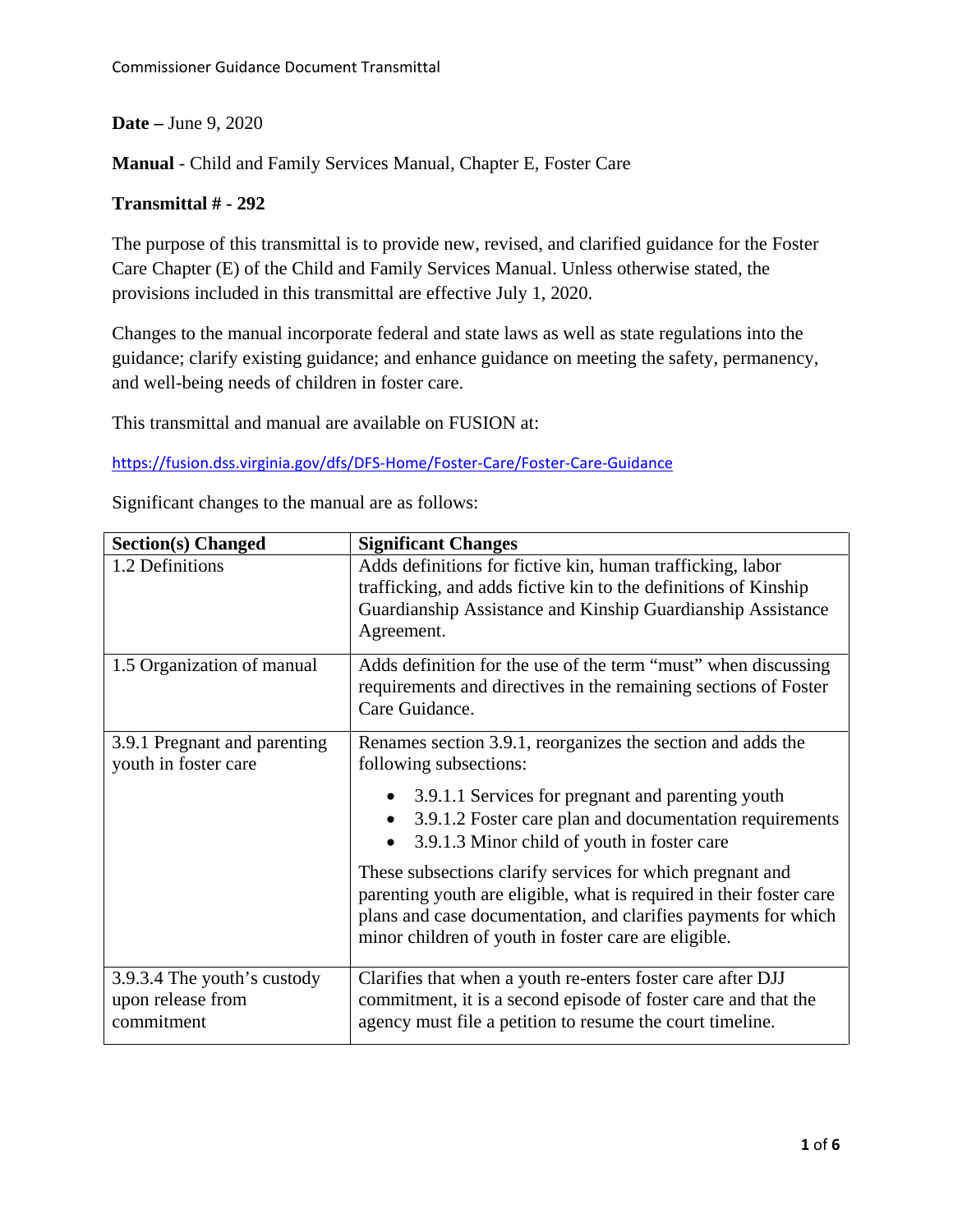| 7.3 Permanency Goals                                                        | Adds the requirement that if return home is not the goal for the<br>child, the agency must provide information to the child's parent<br>regarding voluntary relinquishment of parental rights, unless the<br>parent's rights have already been terminated.                                             |
|-----------------------------------------------------------------------------|--------------------------------------------------------------------------------------------------------------------------------------------------------------------------------------------------------------------------------------------------------------------------------------------------------|
| 7.3.3 Transfer of custody to a<br>relative                                  | Clarifies that the goal of transfer of custody to a relative can<br>include fictive kin for the purpose of establishing eligibility for<br>the Kinship Guardianship Assistance Program.                                                                                                                |
| 8.5 LDSS efforts to support<br>reunification                                | Adds the requirement that when a child has been in foster care<br>for 12 months and reunification remains the goal, the agency<br>must consult with their regional consultant regarding case<br>planning.                                                                                              |
| 8.6.7 Exploring post-custody<br>transfer supports                           | Adds a new subsection clarifying that transferring custody with<br>prevention services should be considered, if appropriate, versus<br>extending trial home visits.                                                                                                                                    |
| 9.9 Adoptive home<br>identification and preparation                         | Renames the section and adds information about concurrent<br>planning and adoption, as well as links to information that has<br>been moved to the Adoption Chapter.                                                                                                                                    |
| 10.1 Introduction                                                           | Adds that kinship guardianship assistance may be available to<br>fictive kin in addition to relatives.                                                                                                                                                                                                 |
| 10.6 Relative assuming<br>custody of child or youth                         | Removes the full list of possible services to be discussed with<br>the relative assuming custody and adds a link to a discussion<br>guide for those services ("A Relative's Guide to Services Post-<br>Custody Transfer").                                                                             |
| 10.7 Achieving permanency<br>with goal of Custody Transfer<br>to Relative   | Adds that the goal of Custody Transfer to a Relative can also<br>include fictive kin for the purposes of establishing eligibility for<br>the Kinship Guardianship Assistance Program.                                                                                                                  |
| 10.10 Special circumstances<br>for relative foster families                 | Adds that special circumstances for relative foster families also<br>apply to foster parents who are fictive kin, beginning July 1,<br>2020.                                                                                                                                                           |
| 10.11 Overview of kinship<br>guardianship assistance                        | Adds that relatives and fictive kin can be eligible for kinship<br>guardianship assistance as of July 1, 2020 as long as they meet<br>the other eligibility requirements and that the terms "relative"<br>and "relative custodian" in kinship guardianship assistance<br>guidance include fictive kin. |
| 10.12 Preparing and<br>partnering with prospective<br>relative custodian(s) | Clarifies that the child support collection continues for kinship<br>guardianship assistance cases and provides direction on how the<br>agency notifies the Division of Child Support Enforcement of<br>the case change and the need for collection to continue.                                       |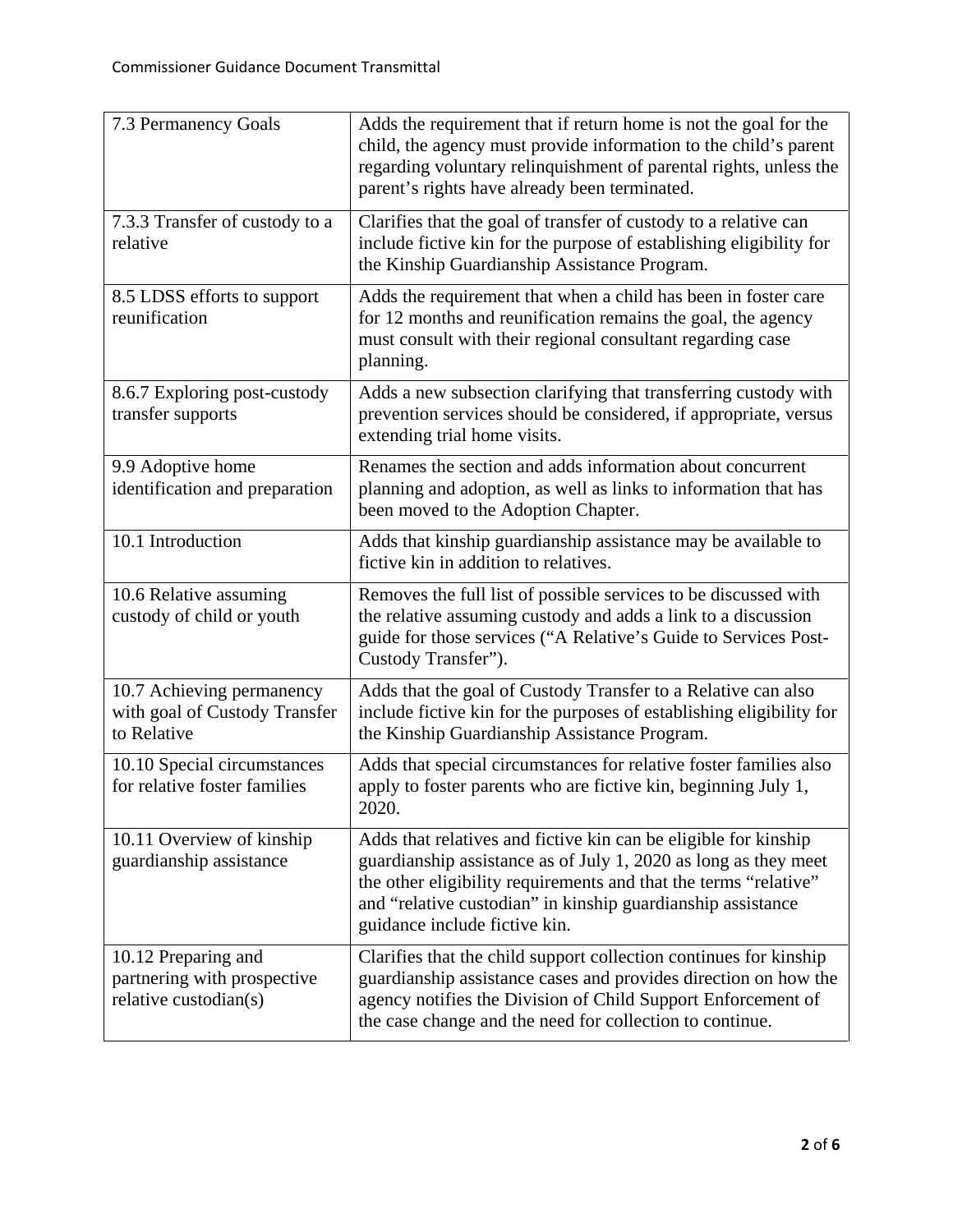| 10.14.2 Assessing basic<br>maintenance needs of the<br>youth                                | Adds that the Worksheet for Assessing and Negotiating<br>Assistance may be used as an additional resource when<br>assessing the funds the prospective relative custodian may have<br>available to care for the youth.                                                                                                                                                                                                                               |
|---------------------------------------------------------------------------------------------|-----------------------------------------------------------------------------------------------------------------------------------------------------------------------------------------------------------------------------------------------------------------------------------------------------------------------------------------------------------------------------------------------------------------------------------------------------|
| 10.14.3 Assessing additional<br>supervision and support needs<br>of the youth               | Adds that the LDSS must administer the VEMAT within 14<br>days of the LDSS decision to assess or reassess the enhanced<br>maintenance.                                                                                                                                                                                                                                                                                                              |
|                                                                                             | Clarifies that a VEMAT does not have to be readministered<br>prior to the KinGAP agreement if the KinGAP agreement is<br>signed within six months of the prior unexpired VEMAT.                                                                                                                                                                                                                                                                     |
|                                                                                             | Clarifies that when the relative custodian and LDSS agree to a<br>time-limited enhanced maintenance payment, LDSS will notify<br>the relative custodian 60 days prior to the end date via certified<br>letter.                                                                                                                                                                                                                                      |
| 10.15.1 Role of the Negotiator                                                              | Adds that the Assistance Negotiator will provide the LDSS and<br>family with the negotiation report within 30 days of receiving<br>the referral and supporting documentation.                                                                                                                                                                                                                                                                       |
| 10.15.2 Role of LDSS during<br>the negotiation process                                      | Changes the requirement for the LDSS to review, gather<br>information, and submit the referral for negotiation within 14<br>days of receiving the application.                                                                                                                                                                                                                                                                                      |
|                                                                                             | Clarifies the circumstances under which the LDSS must<br>complete the VEMAT prior to submitting the referral.                                                                                                                                                                                                                                                                                                                                       |
|                                                                                             | Adds the requirement that the LDSS will submit any additional<br>documentation requested by the negotiator within 7 days of the<br>request.                                                                                                                                                                                                                                                                                                         |
| 10.15.3 Negotiation Process                                                                 | Clarifies that the negotiation will be completed and submitted to<br>the LDSS no later than 30 days from receiving the referral and<br>all supporting documentation.                                                                                                                                                                                                                                                                                |
| 10.15.4 Appealing negotiation<br>results                                                    | Clarifies that the notice of action and right to appeal should be<br>provided within 60 days from the date the LDSS received the<br>completed application.                                                                                                                                                                                                                                                                                          |
| 10.20 Annual affidavit                                                                      | Clarifies that the relative custodian shall be notified in writing<br>60 days prior to the date the annual affidavit is due.                                                                                                                                                                                                                                                                                                                        |
| 10.21.7 Assessing conditions<br>warranting continuation<br>beyond 18 <sup>th</sup> birthday | Adds that the notification by the LDSS to the relative custodian,<br>six months prior to the youth turning 18, advising them that the<br>agreement will terminate on the youth's 18 <sup>th</sup> birthday unless<br>they submit documentation warranting continuation prior to the<br>youth attaining age 18, must include the Family Services Notice<br>of Action and Right to Appeal.<br>Modifies the name of the state negotiator to Assistance |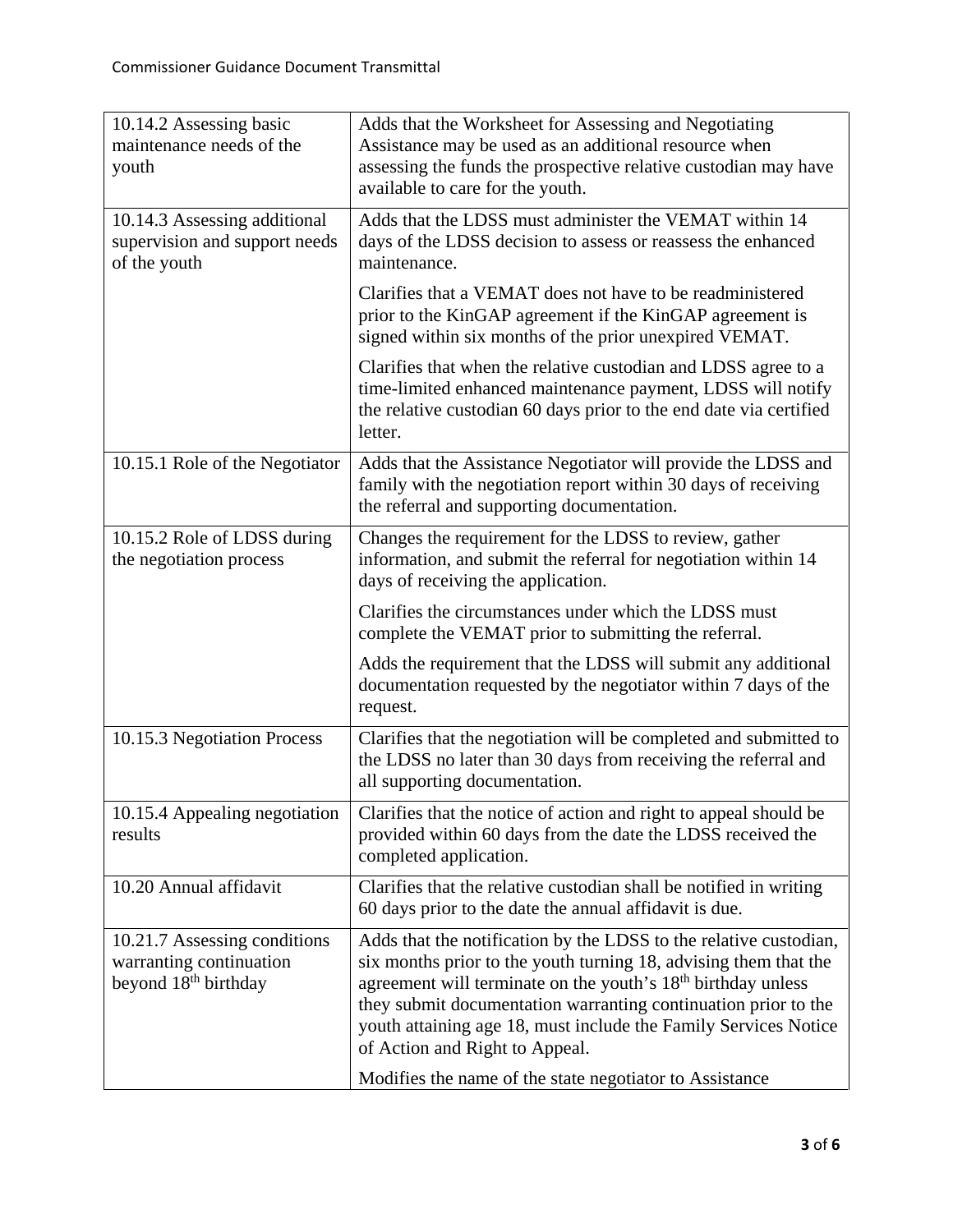|                                                                                                    | Negotiator.                                                                                                                                                                                                                                                                                                                                      |
|----------------------------------------------------------------------------------------------------|--------------------------------------------------------------------------------------------------------------------------------------------------------------------------------------------------------------------------------------------------------------------------------------------------------------------------------------------------|
|                                                                                                    | Adds that the notification by the LDSS to the relative custodian,<br>advising them that the youth's circumstances do not warrant<br>continuation past the youth's 18 <sup>th</sup> birthday, must include the<br>Family Services Notice of Action and Right to Appeal.                                                                           |
| 12.5.1 Children who are<br>victims or at risk of human<br>trafficking                              | Adds information on assessing and service planning for children<br>who are at risk of human trafficking, specifically sex trafficking<br>and reorganizes the information in 12.5.1.                                                                                                                                                              |
|                                                                                                    | Adds new subsections including:                                                                                                                                                                                                                                                                                                                  |
|                                                                                                    | 12.5.1.1 Services for children who are victims or at risk<br>of sex trafficking<br>12.5.1.2 Human Trafficking Assessments and children<br>and youth in foster care<br>12.5.1.3 Resources                                                                                                                                                         |
|                                                                                                    | These subsections detail services for victims and children at risk<br>of sex trafficking and clarifies the requirement for Human<br>Trafficking Assessments when service workers receive in<br>formation that a youth in foster care has experienced a human<br>trafficking incident.                                                            |
| 12.5.2 Safety Services                                                                             | Adds information around continual safety assessment and the<br>provision of safety services when safety factors are present in<br>foster care cases.                                                                                                                                                                                             |
| 13.5.3 Frequency of<br>administering CLSA                                                          | Makes the initial and annual administration of the life skills<br>assessment required.                                                                                                                                                                                                                                                           |
| 13.7.3 Chafee Program<br><b>Transition Plan (Transition</b><br>Plan) for youth age 14 and<br>older | Changes the required timeframe for the Transition Plan to be<br>completed within 30 days of the youth turning 14 years old in<br>foster care or entering foster care when age 14 and older.                                                                                                                                                      |
| 14.2.2 Legal citations                                                                             | Adds the Code of Virginia citations for the court review of<br>VCSSA for former foster youth and the citations for the<br>Fostering Futures Program.                                                                                                                                                                                             |
| 14.4.4.2 Voluntary<br>Continuing Services and<br>Support Agreement (VCSSA)                         | Adds that the VCSSA must include that services and support<br>are to be provided to the youth no later than 30 days after both<br>the youth and local department sign the VCSSA, that youth<br>agrees to regular contact with worker, and that the youth agrees<br>to timely payment of housing fees and other requirements<br>deemed necessary. |
|                                                                                                    | Clarifies that at the time the VCSSA is signed by the youth, the<br>LDSS service worker must complete a IV-E application.                                                                                                                                                                                                                        |
|                                                                                                    | Clarifies that if the youth is enrolled in Fostering Futures, they                                                                                                                                                                                                                                                                               |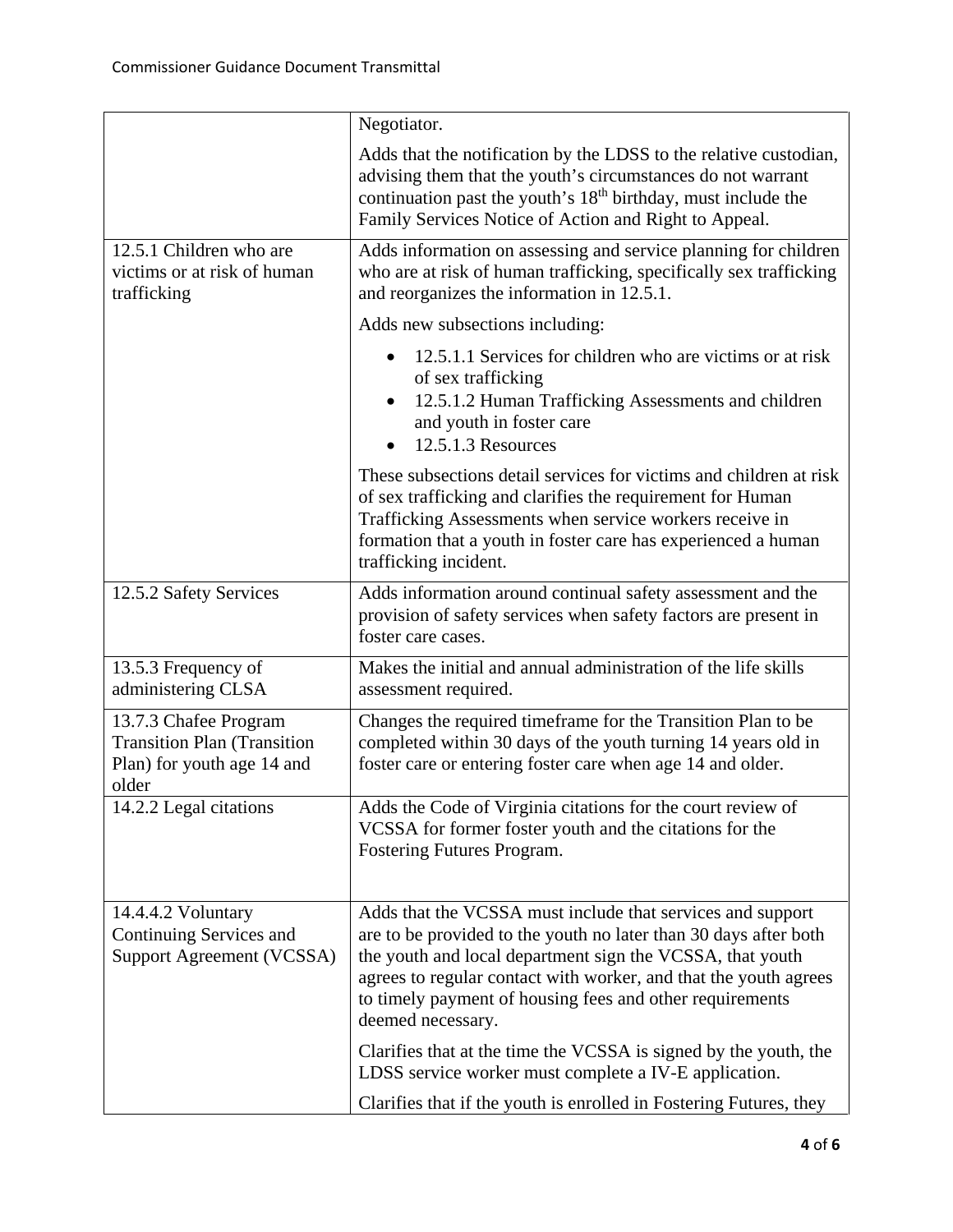|                                                                    | must be in a supervised independent living setting.                                                                                                                                                                                                                                                                                                                                                                                               |
|--------------------------------------------------------------------|---------------------------------------------------------------------------------------------------------------------------------------------------------------------------------------------------------------------------------------------------------------------------------------------------------------------------------------------------------------------------------------------------------------------------------------------------|
| 14.4.4.4 Court approval                                            | Clarifies that the LDSS must file a petition for court review<br>within 30 days of signing the VCSSA and that the court must<br>schedule a hearing no later than 45 days from receipt of the<br>petition.                                                                                                                                                                                                                                         |
|                                                                    | Adds that the LDSS must identify to the court any individuals<br>who may have a legitimate interest in the hearing and that the<br>court must consult with the youth at all hearings.                                                                                                                                                                                                                                                             |
|                                                                    | Changes the requirement for the court to approve the VCSSA<br>requiring the court to determine if remaining in foster care is in<br>the best interest of the youth and then approve, deny, or revise<br>the foster care plan.                                                                                                                                                                                                                     |
|                                                                    | Adds that if revisions are ordered or the foster care plan is not<br>approved, the LDSS must file a petition within 30 days for<br>additional court review.                                                                                                                                                                                                                                                                                       |
|                                                                    | Adds that if the court does not approve the foster care plan, the<br>VCSSA remains in place and the youth remains in foster care.                                                                                                                                                                                                                                                                                                                 |
|                                                                    | Clarifies that once the initial court hearing is completed and<br>foster care plan approved, the court may retain jurisdiction and<br>conduct six month reviews.                                                                                                                                                                                                                                                                                  |
| 14.5.2 Funding maintenance<br>costs                                | Adds that if the youth is experiencing difficulty in managing the<br>expenses their maintenance payment is intended to cover, the<br>worker should review the youth's budget with them and<br>consider holding an FPM.                                                                                                                                                                                                                            |
| 14.6.2 Termination by the<br><b>LDSS</b>                           | Specifies that the notice of intent to terminate must include<br>information about community resources that may benefit the<br>participant.                                                                                                                                                                                                                                                                                                       |
| 14.9 Life skills assessment                                        | Clarifies that the life skills assessment must be readministered<br>annually.                                                                                                                                                                                                                                                                                                                                                                     |
| 14.10.3.1 Development and<br>maintenance of the transition<br>plan | Changes the requirement for initial administration of the<br>Transition Plan to within 30 days of the youth turning 14 in<br>foster care or entering foster care when they are 14 or older.                                                                                                                                                                                                                                                       |
| 16.2.6.3 Materials submitted<br>to court                           | Adds the requirement that if the child has been in the custody of<br>the agency for 15 out of the last 22 months and no termination<br>of parental rights (TPR) petition has been filed, the agency must<br>state in its petition for permanency planning the reasons why a<br>TPR petition has not been filed and the reasonable efforts made<br>towards reunification or transfer of custody to a relative and the<br>timeline of such efforts. |
| 16.2.6.4 Submitting new<br>Foster Care Service Plan                | Moves the reasons not to terminate parental rights to Section<br>16.2.6.5 and renames 16.2.6.5 "Exceptions to the requirement to                                                                                                                                                                                                                                                                                                                  |